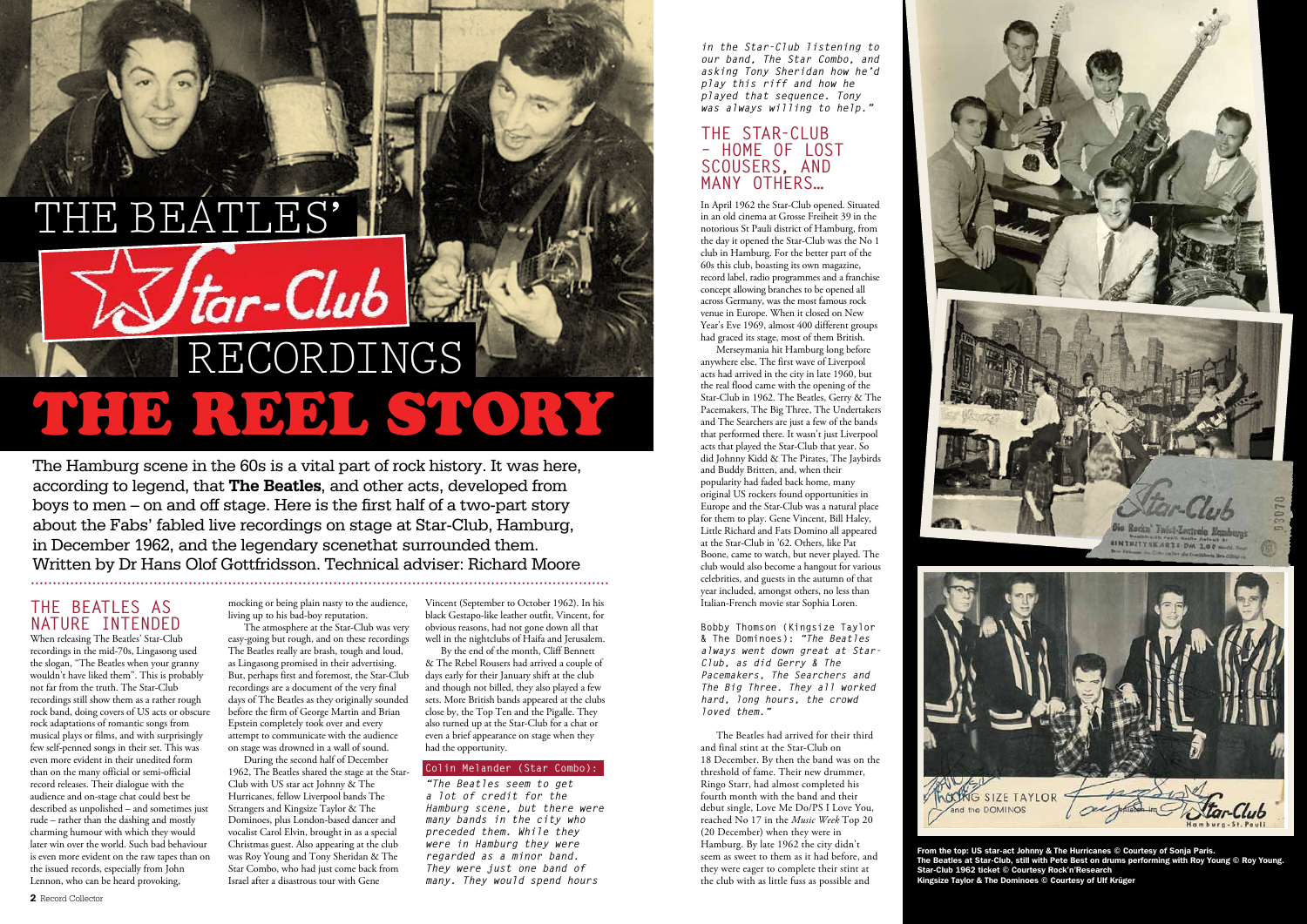*a serious or professional thing and we certainly would not have seen any future in any such recordings on a commercial basis. We were not offered beer like The Beatles. In fact, I did not even know there were recordings of The Rebel Rousers in existence until recently."*

In early January 1963, Taylor packed up his recorder, together with his tape, and headed back to Liverpool. He'd captured three hours of material, including not only his own group and Cliff Bennett & The Rebel Rousers, but also almost two hours of material with The Beatles. After Taylor had brought the tape recorder back to Liverpool, it was never used again to record at the club, even when Taylor himself returned. Adrian Barber, however, carried on with his project of building a sound system and recording setup at the club. His project included the first use of direct injection boxes, allowing him to take signals straight from guitars, cutting out the need for microphones in front of guitar amps. It's alleged that when Barber left the Star-Club in early 1964 for a successful career as a producer in the US, about 40 tapes had been recorded over the system, none of which have been heard since.

## **LOST AND FOUND**

Kingsize Taylor and his band had played in Hamburg from October to December 1962. In January he was back in Liverpool for a couple of weeks, before returning to Hamburg for another stint at the Star-Club. Back home, Taylor transferred The Beatles' material from the original tape onto a twin-

track tape, with the use of his father's Grundig TK 120 recorder. He then offered The Beatles' manager Brian Epstein the tape. However, Epstein's and The Beatles' interest was minimal and, in a letter dated 9 May 1963, he writes to Taylor: "Thank you for giving us the opportunity to buy your tape recording of The Beatles. As there does not appear to be any commercial value to the recording I can only offer you £20 for your time and effort in producing the tape recording." For obvious reasons Taylor, by then back again at Star-club with his band, turned down the offer.

With his own career to tend to, it's not until 1967/68 that Taylor, who had left the music business, going back to his old trade as a butcher, returns his attention to the recordings once more. In an attempt do something about the poor sound quality, he gave the tape to John Seddon, a record producer who ran a small private studio called Studio One on Temple Street, Liverpool. In the end not much comes out of the project and when Seddon's studio is closed down, the tape is forgotten and left lying in the abandoned studio.

The first Mersey Beat reunion took place at the Top Rank Ballroom in Liverpool (24 February 1971). At the reunion Allan Williams, once booking agent/semi-manager for The Beatles, learns of the Star-Club recordings from Taylor. The two of them decide to team up to get the material released on record.

According to Taylor, the first thing he and Allan Williams had to do was get access to Seddon's abandoned studio to retrieve the tape. After Seddon's studio was closed, all his stuff had been stashed in the cellar of the building. A security man for the building was contacted and allowed them access to the

cellar. Among heaps of papers and containers, at the bottom of a cardboard box full of rubbish, and after much searching, they finally found the tape.

Soon after, Bill Harry, originally the editor of *Mersey Beat* but now working as PR agent for artists such as Led Zeppelin, Suzi Quatro and Free, joined the team (May-June 1972) and he began to contact various record companies. This resulted in him having numerous meetings with record executives, taking them from London to Taylor's butcher shop in Southport to listen to the tape. Among the companies to take an interest was Polydor, but like other companies, when learning that the material had been recorded when The Beatles were already under contract with EMI, they backed out.

Harry next contacted his friend Bob Dick and through him managed to get in touch with K-Tel. Their legal team had found a clause allowing the recordings to be released and was interested in a deal which would have secured both Taylor and Williams some good money. They insisted the deal was to be kept a secret until everything was ready. Unfortunately it all fell apart when news about the Star-Club recordings, through Allan Williams' carelessness, hit the media in the summer of 1973.

In July, reporter Ed Blanche, writer for the Associated Press, wrote an article about the Star-Club recordings. It was originally published in the *Daily News* on 11 July, but repeated in several papers in the UK, Europe and North America in the following days. At about the same time, Allan Williams invited journalist Mike Evans to his home in Liverpool to play him the original Star-Club tape. Evans is allowed to hear it in its entirety, and his article, Beatles Backtracks – The

Strange Story Of The Hamburg Tapes, published in *Melody Maker* (4 August 1973), is the most detailed on the material to that time. By 17 September the recordings had also hit television through the BBC magazine show *Nationwide*, where a segment of Kansas City was played.

In July 1973, at the same time he'd kicked off his media campaign, Allan Williams approached George Harrison and Ringo Starr with the Star-Club recordings. Williams told the press at the time that they both got very excited when hearing about the recordings and immediately requested copies for Lennon and McCartney. In the deal presented to Apple, Taylor/Williams offered The Beatles the chance to buy the tapes with a retained royalty interest. On 31 October Kingsize Taylor provided Apple with a copy of the tape to be forwarded to George Harrison. If there'd initially been a genuine interest in the material from Apple it was dramatically toned down after hearing the tape. In the end they simply didn't think the material was up to standard for release.

*"AR Williams… offered the tape or tapes to Apple Corps, but received no reply. Later Williams played the tapes to two of The Beatles and offered to sell them for £10,000 with royalties, but no sale resulted." (Statement from the 1977 court case/***The Times***, 7 April 1977)*

It's not known if copies ever made their way to John and Paul. What makes it seem unlikely is that when Williams, after a Wings concert at Philadelphia's Spectrum (12 May 1976), met Paul backstage, he is said to have

promised Paul he'd send him a copy of the Star-Club tape.

The lost deal with K-Tel, together with the lukewarm interest from Apple, meant that Taylor and Williams' plans to put out the recordings stalled.

In 2005 auction firm CooperOwen offered for sale a three-page draft contract, set up between Messrs Daniel John Secunda (record producer) and Anthony Michael Secunda (manager/promoter) and Allan Williams and Edward Taylor for the release of The Beatles' Hamburg Star-Club recordings. The contract is not dated or signed, and the reason for deal's termination remains unknown.

#### **THE RETURN OF MR MURPHY**

In 1975, old Beatles' associate Tony Sheridan teamed up with his former producer from Hamburg, Paul Murphy, now head of London-based BUK Records (a subsidiary of Polydor), in an attempt to relaunch his career. Paul Murphy had himself been a part of the early Mersey scene and was also something of a "ghost of the past" in The Beatles' story, as he was responsible for Polydor releasing The Beatles/Tony Sheridan recordings, as well as Sheridan's re-recording of the tongue-incheek vocals for his and The Beatles' Sweet Georgia Brown at the height of Beatlemania in 1964. While working for Polydor in Germany, Murphy had also recorded Kingsize Taylor and his band.

On 5 September 1975, Murphy was in Liverpool for Sheridan's performance with the Liverpool Philharmonic Orchestra at the Philharmonic Hall. To cut a long story short, while in the city, Sheridan and Murphy met

get home to carry on promoting their single and into the studio to complete what was to be their first LP, *Please Please Me*.

On New Year's Eve, 1962, The Beatles played their final set at the Star-Club and packed up their things – never to play at the club again.

**George Harrison:** *"Thanks for your letter, which I received just before Christmas. I hope you had a good one, or at least better than ours… We only have three more days to go, and then will be away from this place for good. (I hope)." (Letter home to Liverpool, 28 December 1962)*

### **ROLL THE TAPE, PLEASE…**

In October 1962 Kingsize Taylor and his band The Dominoes had returned to Star-Club after a radio show in Berlin. With him he had brought a brand new Philips RK 14 four-track mono tape recorder (also known as an EL3541), which was at that time the latest in technology. Originally Kingsize and The Dominoes used the machine to record their own rehearsals. Then in late November, Taylor had the idea to record the band to see how they sounded in a packed club. To do this he asked the help of Adrian Barber, who, during the autumn of 1962, had taken up the position as stage manager at the Star-Club. The guitar player and technical wizard of another Liverpool group The Big Three, Barber had been given a free hand to build a first-class sound system capable of recording at the Star-Club. At the time, however, Barber had not yet accumulated all his equipment and was happy to team up with Kingsize and use his tape recorder.

Barber set up Taylor's reel-to-reel at the side of the stage and connected it to a Sennheiser microphone hung from the ceiling of the club. After having set up, Barber and Taylor left the recorder by the stage throughout December for anyone to use. According to Taylor, the normal thing was to leave the recorder running all night, with anybody just turning the tape over when they noticed it had come to a stop.

#### **Frank Allen (Cliff Bennett & The Rebel Rousers/The Searchers):** *"I remember the*

*tape recorder sitting on a ledge at the side of the stage. I also remember Kingsize playing back some of the recordings of The Beatles the next afternoon. We (The Rebel Rousers) personally were never asked if we could be recorded and I don't think we would have objected. It would not have been considered* 

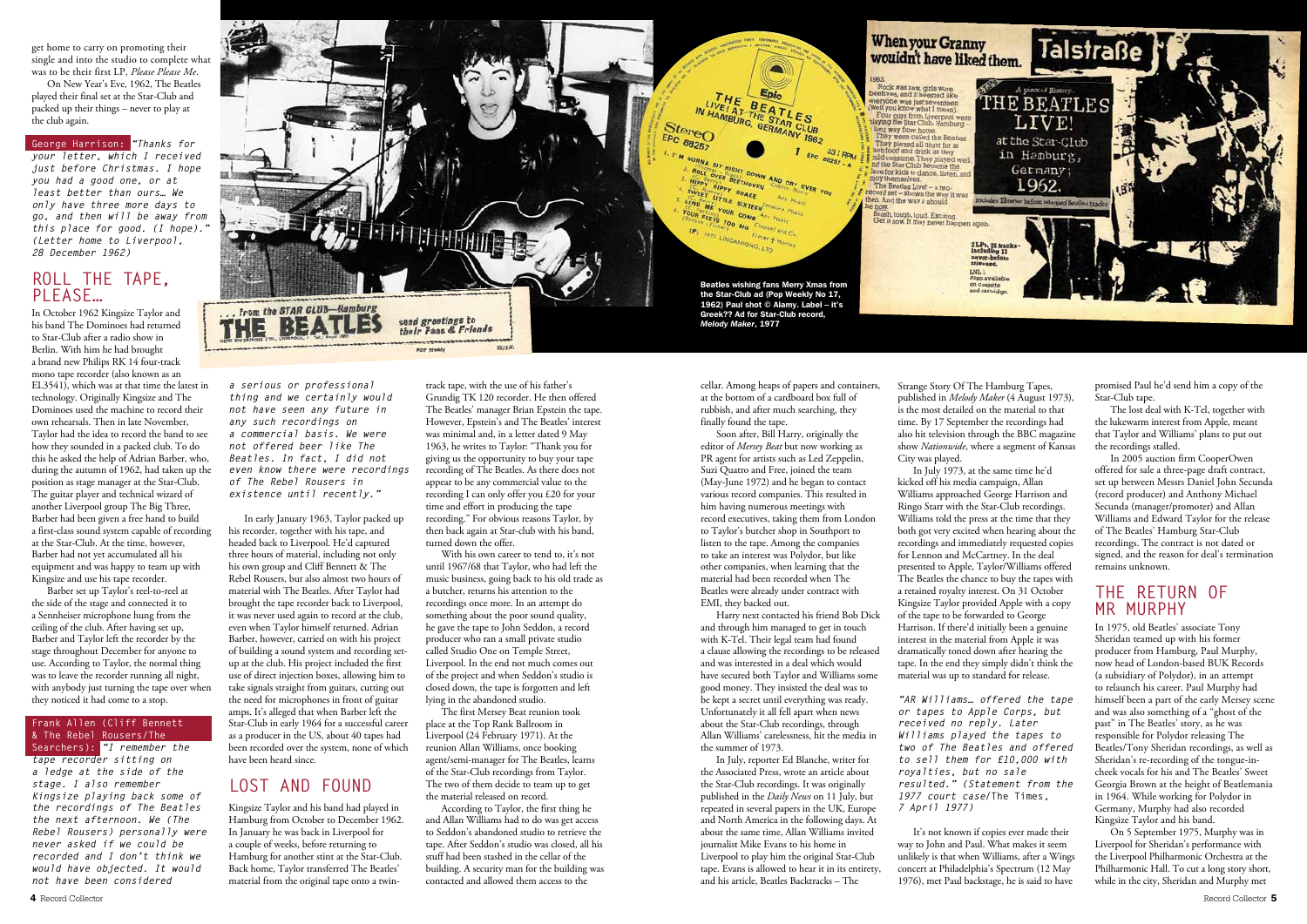with old pals Kingsize Taylor and Allan Williams. Williams mentioned the Star-Club recordings to Murphy who, after having heard them and consulting his lawyer (Walter Hofer), also present, decided to take a gamble to try to finally release them on record. After he'd made his mind up, Murphy acted very quickly and after just over a week he'd formed a separate company, Lingasong, for the release of the recordings. On 12 September, Williams on behalf of himself and Kingsize Taylor, signed a deal with Paul Murphy and the new company with the stated aim to get the recordings released to the general public.

**Paul Murphy:** *"And then Allan said, 'You know we have these tapes. I've had them since 1972 [1971] but there is nothing we really can do with them.' As I'd been out of the country for a long time in that period, I said, 'What tapes?', 'The Beatles Tapes!'" (***Beatles Unlimited** *No 13, 1977)*

Paul Murphy immediately started working on the recordings at Chappell Recording Studios, London) and by late November he had finished going through the material identifying which tracks were by The Beatles and which could be used. He'd done his best to improve the sound quality and transferred the 11 tracks he considered for release onto a master tape. His original plan was to release a single LP.

By the end of 1975, Paul Murphy had devoted considerable time, effort and money to reconstructing the Star-Club material. He now desperately needed to get it released. Though Lingasong by now had a product ready for the shelves, they'd run into some serious difficulties finding a company willing ready to take the risk of releasing it. It was not until Murphy, through his lawyer Walter Hofer, came in contact with Lee Halpern, a US record pressing-plant owner and broker, that things finally began to happen.

In October 1976, Paul Murphy/Double H had put the word out that they had plans to release the Star-Club recordings, something that made the headlines and stirred some media interest. By early December 1976, however, Double H was still undecided whether they should release a single or double-LP. There were even discussions of a three-record package including a book. Finally, by the end of the month it was reported that they'd settled for a double-LP with a release date early the next year.

**Larry Grossberg (producer and director of the Star-Club record releases):** *"Lee Halpern and Walter Hofer embarked on a plan to get the Hamburg tapes, as Walter knew they existed. They flew to Europe and cut a deal with Taylor and Murphy. They actually brought the recording back to New York without even listening to its contents. Lee gave me the tape and I made a safety copy and listened to it over weekend – and, being a professional audio man, I was totally disappointed with the sound quality."*

In the mid-70s, before the Star-Club recordings were officially released, Allan Williams was appearing at several Beatles

**Larry Grossberg:** *"Lee [Halpern] knew I had experience in producing and specialty audio electronics and he was advised by one of his sons, Larry, who was working for his dad, that I would be ideal for the project. My first impression was, the recordings were piss poor. I creatively thought it should be produced as a 'continuous live show' – when you have a lemon, make lemonade – which made sense on a commercial scale, and not only to diehard Beatle purists, as purists are a small percentage of end listeners."*

After four-and-a-half months of hard and expensive work in the studio and at a reported cost of \$12,000 per track, by December the process was thought to be complete. Tests with transferring the material to records in early January, however, showed that the sound was not yet up to the desired standard and another round of work in the studio had to be done. In late January, work was finally completed and test pressings could be distributed to potential record labels.

#### **AT LAST – THE BEATLES LIVE IN HAMBURG!**

Early in 1977, Lingasong had acquired the right to the Star-Club tape from Kingsize Taylor. By February that year negotiations were well underway to release the recordings on disc. Manufactured under the Lingasong label, Double H licenced distribution world-wide to various record labels; Bellaphon (Germany), Victor (Japan), RCA (France and UK), Atlantic (US and Canada), Festival (Australia), Columbia (Spain and Israel), Ariola (Holland) and Inter Press (Scandinavia).

In early April 1977 the first 26 recordings were released in Germany with Japan and France following shortly after. The recordings were also released in Great Britain and several other European countries in the following months. Another four previously unreleased recordings were issued in the US in June of the same year, thereby making 30 tracks available. In the end the album was released more or less worldwide and made the charts



#### **DOUBLE H TAKES OVER**

In mid-1976, Lingasong signed an agreement with Lee Halpern and a US company called Double H Licensing Corp. Through Double H, both new money and energy was brought into the project.

Independent producer Larry Grossberg, with the assistance of Jim Zipf and Kathy Dennis, got the job of reconstructing the Star-Club material for release. Work took place at Sound Ideas Studios (151 West 46th Street, New York – the site of the former Capitol Studios). In the pre-digital era everything was created using tape – copying from one machine to another.

When Grossberg took over the work, Paul Murphy had already started the process of reworking the recordings by copying them onto several 16-track/2" tapes, but Grossberg scrapped his work. He says he never even saw the 16-track/2" tapes, and so started from scratch, this time copying the original recordings to eight-track/1" tape. He then attempted to separate the different instruments and vocals by filtering each channel of the tape differently with the idea of rebalancing the sound and bringing forward the vocals. Grossberg had the advantage of owning a professional audio company in NYC (Martin Audio-Video), giving him access to technology no one else had at the time.

During this process they also attempted to restore songs by combining different performances, repeating sections and creatively editing recordings to create complete-sounding versions of material which only existed on the original tape in partial form. This was mainly achieved through crossfading rather than physical editing to ensure the edits were less noticeable. The sequence of tunes was also changed, with applause, crowd noise and on-stage announcements used to cover the transition between songs. Crowd cheering was also reinforced (these audience responses are not always overwhelming on the original tape). Finally the recordings were mixed back to mono and then processed to simulate stereo using an Orban/Parasound stereo synthesizer. The intention was to create the feeling of The Beatles in front of an audience in a Hamburg beer hall. The result was planned to be highly commercial rather than exclusively for diehard fans. (How different the released records are compared to the original material will become clear in the second part of this article.)

in some countries. Later the recordings were licensed to other companies and a large number of reissues on various labels followed, sometimes with slightly different mixes. One notable variant is the 1979 US/Canada album *The Beatles 1st Live Recordings Hamburg, Germany, 1962, Volume One* (Pickwick SPC-3661). This included for the first time Hully Gully, a recording that is from the Star-Club tape, though it is actually by Cliff Bennett & The Rebel Rousers.

**Dave Wendels (Cliff Bennett & The Rebel Rousers):** *"Hully Gully is indeed us. One of the first things I noticed playing at the Star-Club was that the house Fender amps provided for all the bands, probably from constant use, didn't sound very good to my ears, and needed some serious maintenance! My solution was to use the little brown Fender Super amp that was in the backstage dressing room as a courtesy tuning-up aid as my onstage guitar amp. Before every set, I'd unplug it and park it next to me on top of the stage piano and that's what you can hear on Hully Gully!"*

In 1991 Sony Music released parts of the Star-Club recordings, including Hully Gully, on CD. In February 1996 Lingasong, possibly with the intention of riding the slipstream of *Anthology*'s success released a CD-box (LING 95) including the 26 tracks originally on the European version of their double-LP. The CD was re-released in March 1998 (LING 96) without the box.

When due for release in 1977, there were still questions about when the material was recorded. The sleevenotes for the original record indicates that it was recorded while Pete Best was still their drummer, though, on the particular night of the recording, Ringo Starr was sitting in. This is obviously wrong and the attempt to predate the recordings to early 1962 was probably written with The Beatles'





From the top: UK label. The Strangers © Courtesy of Ulf Krüger The Strangers receipt travel cost Liverpool – Hamburg December 1962 © Courtesy of Rock'n'Research Carol Elvin © Courtesy of Ulf Krüger Cliff Bennett & the Rebel Rousers © Courtesy of Ulf Krüger



CAROL ELVIN